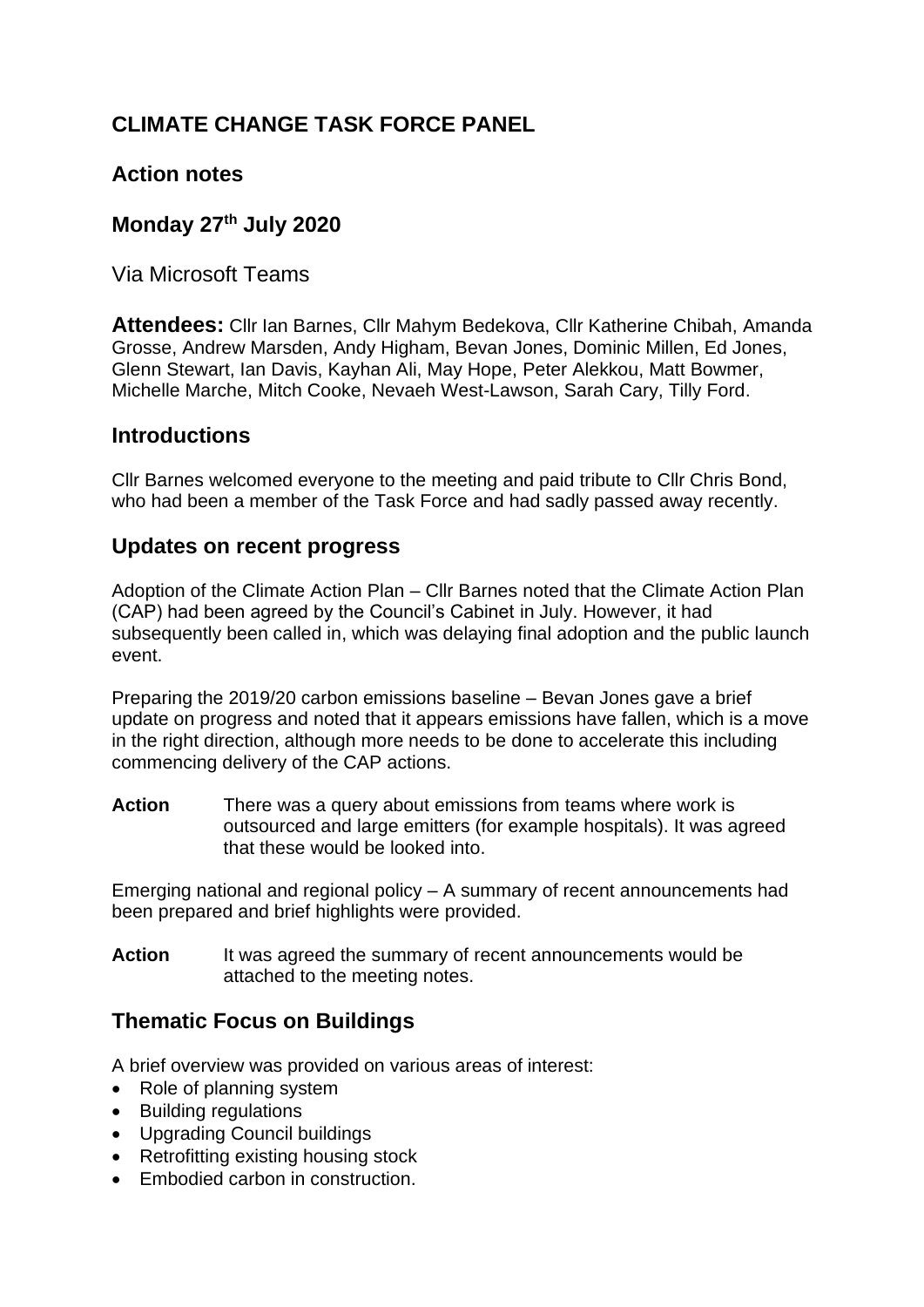There was then a discussion with various points arising:

- Building regulations only apply to new residential space while there is a requirement for commercial buildings so show consequential improvements.
- The current building regulation requirements are below the highest standards, for example London Plan requirements and Passivhaus.
- There is conformity in the approach to climate change and emissions through the various tiers of planning policy.
- Areas covered by planning policy include carbon standards, carbon offset funds and decentralised energy.
- Assessments of new buildings do not currently include embodied carbon, although the new London Plan includes a requirement for a whole life cycle calculation.
- A Housing Asset Management and Sustainability Strategy is being developed which includes a baseline assessment of existing Council housing stock.
- When looking at corporate buildings, will need to consider whether working from home transfers emissions.

#### **Action** Consider staff training to allow review and challenge of carbon emission assessments.

## **Communications and Engagement**

The CAP launch event will be promoted via Council media outlets including social media platforms. This will be supported by a short video providing an overview of the CAP. It will also be linked to existing related campaigns for example around waste and recycling as well as the reforestation project.

**Action** The Young Mayors were asked to help with engaging with schools.

It was noted that messaging needed to reflect broader benefits, for example in terms of improvements for the public and residents.

## **Meeting forward plan**

**Action** It was agreed that the emerging Parks and Open Spaces Strategy would be the next main topic.

## **AOB**

None.